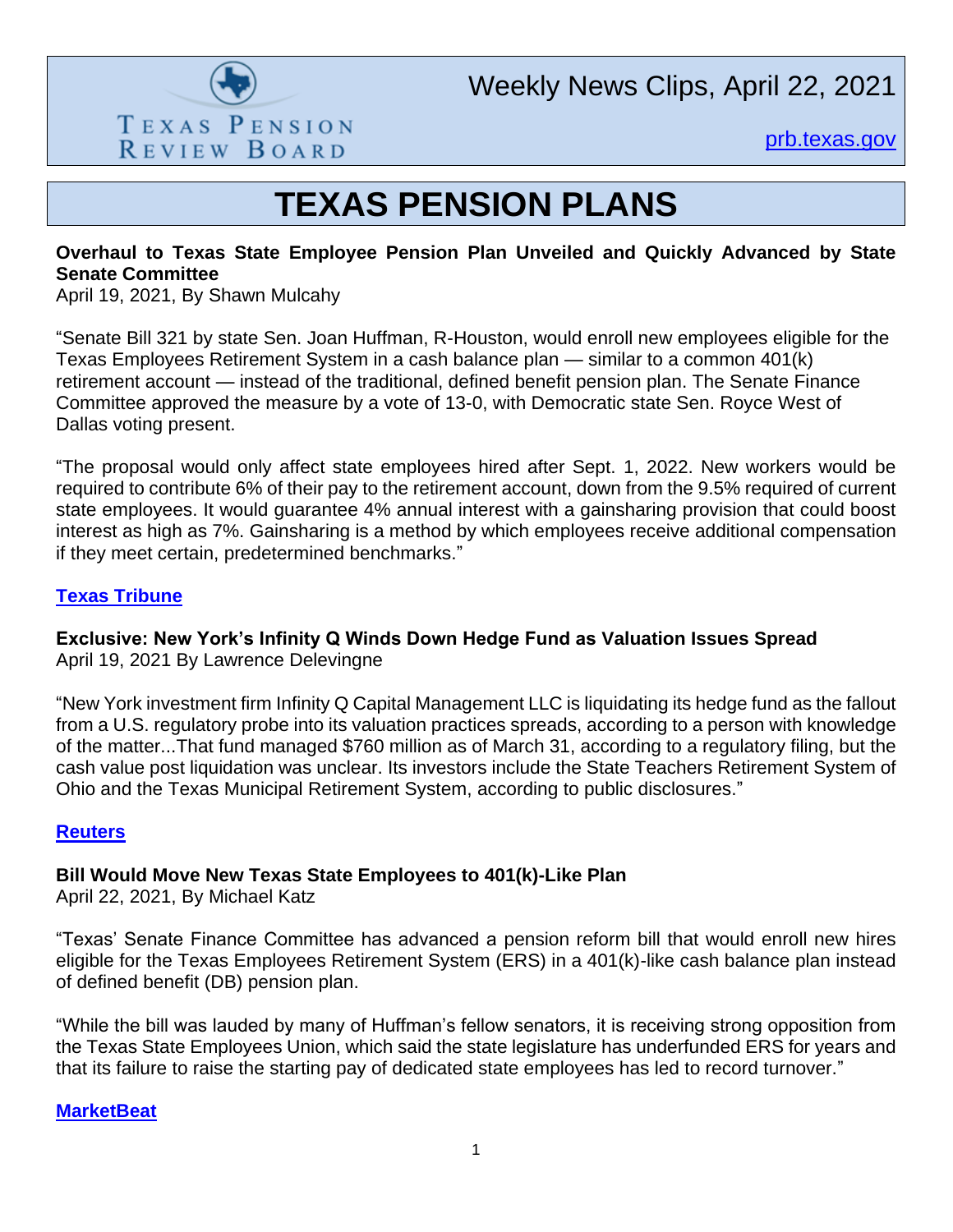# **TEXAS ECONOMIC INDICATORS**

## **Great Lakes Cheese Investing \$185M in Texas Expansion**

April 19, 2021, By Business Facilities Staff

"Great Lakes Cheese will invest nearly \$185 million to establish a new packaging and distribution Facility in Abilene, TX. The project will create more than 500 new jobs.

"A Texas Enterprise Fund (TEF) grant of \$3,000,000 has been offered to the company, which manufactures and packages natural and processed bulk, shredded, and sliced cheeses. Administered by the Economic Development and Tourism Division within the Office of the Governor, the TEF helps to strengthen the state's economy and attract new jobs to communities across the state."

## **[Business Facilities](https://businessfacilities.com/2021/04/great-lakes-cheese-investing-185m-in-texas-expansion/)**

**Texas Business Leaders Call on Lawmakers to Stop Several Bills They View as Discriminatory** April 19, 2021, By Julie Fine

"Some Texas business leaders are calling on state lawmakers to put the brakes on several bills they say are discriminatory and hurtful. Senate Bill 29, which was recently passed by the Senate, would require students to participate in the sport that matches the identity of their birth certificates.

"A group of businesses, including American Airlines, Amazon, and several chambers of commerce, gathered together in Austin for a news conference about legislation they believe unfairly targets the LGBTQ community."

## **[NBC DFW](https://www.nbcdfw.com/news/politics/texas-politics/texas-business-leaders-call-on-lawmakers-to-stop-several-bills-they-view-as-discriminatory/2609719/)**

**Texas House to Debate 245 Amendments to \$ 246.7 Proposed Budget on Thursday** April 21, 2021, By Wes Rapaport

"Texas lawmakers will debate the House version of the state budget Thursday in a marathon discussion to decide how to spend taxpayer money over the next two years...More than 245 amendments were prefiled for consideration in the budget, which clocks in at just under \$247 billion.

"'We can't just have a free spending legislative session no matter how important the needs are for my district or for other members' districts. But we also want to make sure that we're not doing damage to that process,' Landgraf said. 'So anytime that we can restore funding, maybe not an increase, but just to keep cuts from taking place, we're looking for opportunities to do that.'"

## **[KXAN](https://www.kxan.com/news/texas-politics/texas-house-to-debate-245-amendments-to-246-7b-proposed-budget-on-thursday/)**